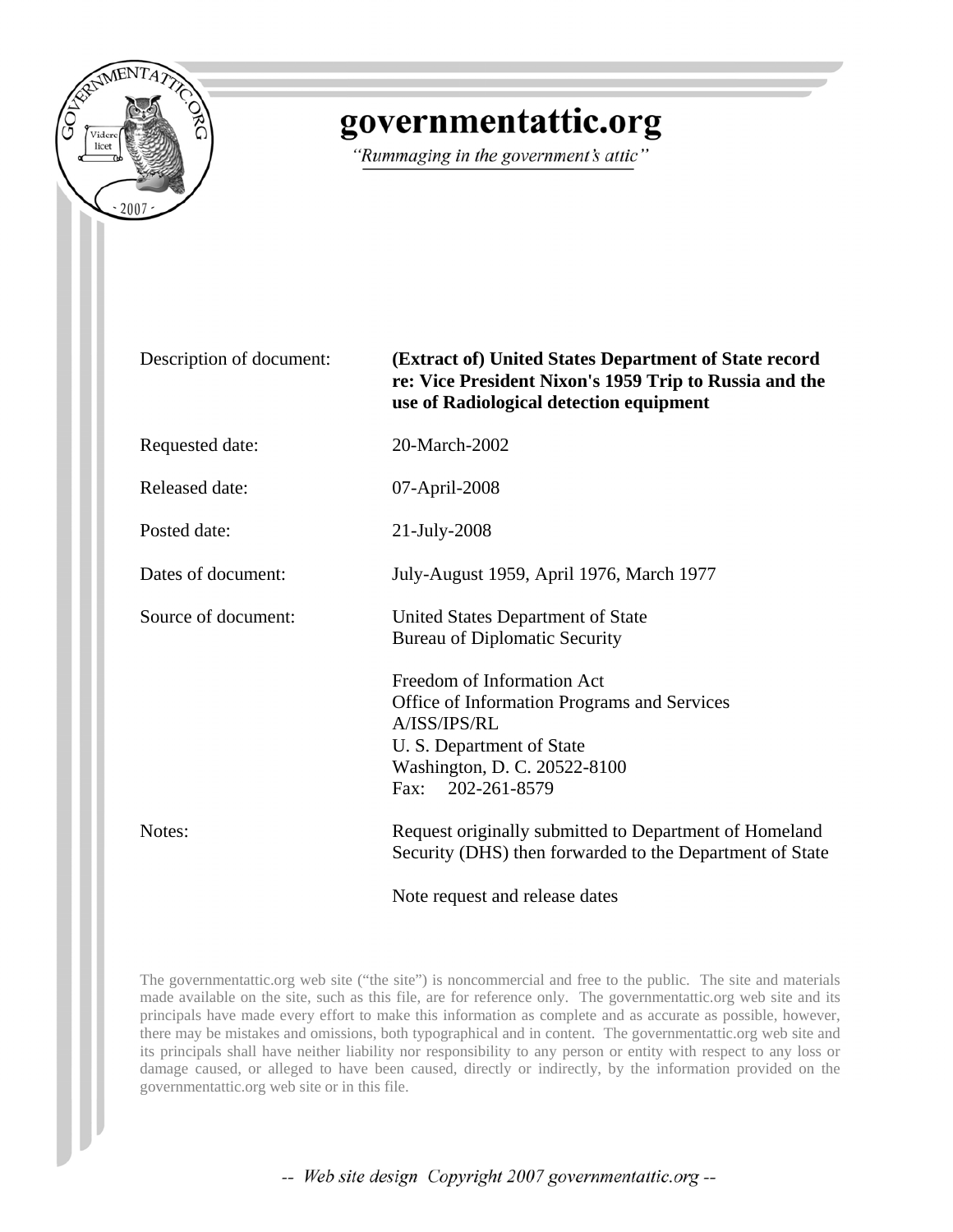

United States Department of State *Washington, D.C. 20520*  $APR -7 2008$ 

Re: Freedom of Information Act (FOIA) Case #200703682

Reference is made to your March 20, 2002, Freedom of Information Act request to the Department of Homeland Security (DHS) concerning Vice President Nixon's 1959 Trip to Russia and the use of Radiological detection equipment. DHS has referred one partial document to the Bureau of Diplomatic Security for review and direct response to you.

We have withheld portions of our material pursuant to the provisions of 5 USC 552 (b)(2).

Under the Department's regulations, you may appeal any denial of Department of State information to the Department's Appeals Review Panel. Appeals should be sent by certified mail to the Chairman, Appeals Review Panel, c/o Appeals Officer, AlRPS/IPS/PP/LC, SA-2, Room 8100, Department of State, Washington, DC 20522-8100. A copy of the Department's Appeals Procedures is enclosed.

If you have any questions regarding a particular aspect of this case, you should contact the Office of Information Programs and Services, (A/ISS/IPS). In any communication, please refer to the case number.

Sincerely,

Just 1. Magen

Stephen J. Mergens Executive Director Bureau of Diplomatic Security

Enclosures:

Document Explanation of Exemptions Appeal Procedures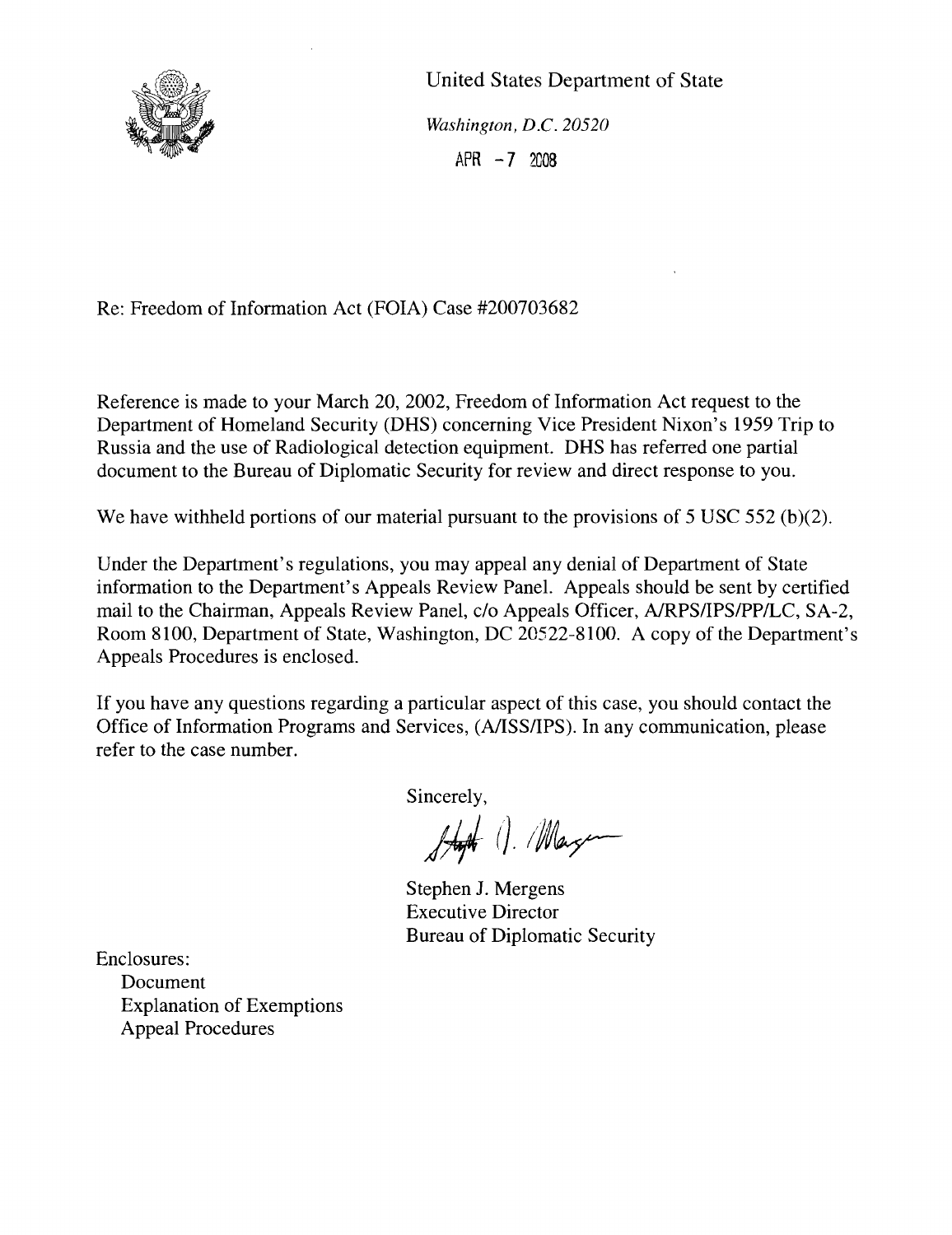# 

7/29/59 or At the guest dacha outside of Sverdlosk, I went for a walk in the woods with Vice Admiral and told  $7/30/59$ him what we had found at Spaso House.

We traveled on to Siberia, Novosibirsk, returned to Moscow  $8/5/59$ for a few days then to Poland.

Returned to U.S.A.

Dept of State, ISS/IPS, Margaret P. Grafeld, Dir. Release () Excise () Deny () Declassify Exemption (b)(2), E.O. 12958, 25x(X)(X) (not)obtained  $10<sup>7</sup>$ ( ) Declassify after With concurrence PSDY Endson

Referred

 $4/28/76$  -Told Dr. Herb Pollack, Dr. William Watson and Bob Blair of 10:30 a.m. the State Department Soviet Desk about Spaso House radiation in  $\boxed{p_i - b}$  They said they were only aware of micro-wave radiation at Embassy beginning in  $p_5 - b^2$  They said they would check my story. A couple weeks later, I called Herb Pollack and he said they had found out about the Spaso House radiation.

 $3/77 -$ I called and made an appointment with Dr. Herbert Pollack,  $9:30 a.m.$ State Department Medical Division, after reading about the \$400,000 grant to Johns Hopkins Hospital to interview all those U.S. Embassy personnel who had been exposed to the micro-wave radiation at the Embassy in Moscow,. I went to his office and we sat down and I asked him if ; could talk  $\mathbb{R}^n$  . The following  $\mathbb{R}^n$ to the doctors doing the study .

-b2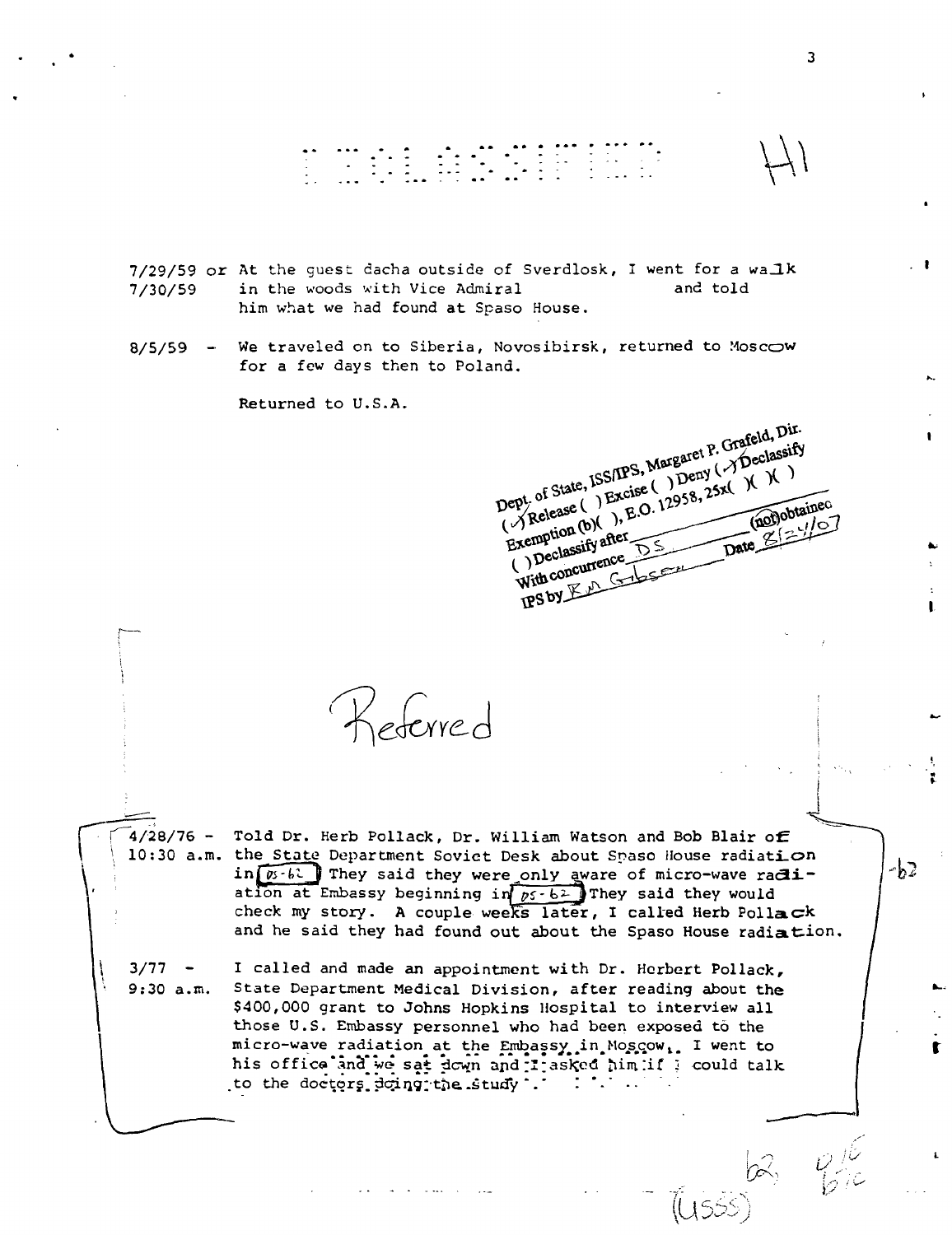He became a little excited and said "No-No, I don't want you talking to them, you'll merely confuse them, You were exposed to massive dosages of a different kind of radiation." I then asked him what wind of radiation I had been exposed to and he said "You were exposed to ionized radiation."

I asked him what the soviets were using the energy for and how it was generated.

He said that the energy radiated from an atomic battery that they used to power radio transmitters used for bugging purposes.

I asked him where the soviets kept the battery. He said, "In the attic."

N

 $\frac{\partial \hat{\Sigma}}{\partial \hat{z}}$ 

I mentioned that I had been there when it began radiating and when it stopped and I asked how they turned it off. He said they must have come and removed it.

I said I had been there all day and I didn't hear anyone in the attic.

I also asked him why the soviets didn't tap off the house power for their bugging transmitters as they did all over the Soviet Union. He said that the soviets couldn't do that because when you turned off the light switch on the wall, you would turn off the power to the transmitters.

Intelligence agencies had been briefed on detection of radiation after our return from U.S.S.R. He thought had filed a report.

State and Intelligence agencies had met prior to the U.S. President's visit and expressed concern about radiation. Dulles who had visited Moscow several times suddenly got ill and died of cancer - they thought there was a connection because other high U.S. officials in Moscow had also been exposed to the radiation and died of cancer. Their major concern about the U.S. President's visit to Moscow was that he might be exposed to the radiation.

4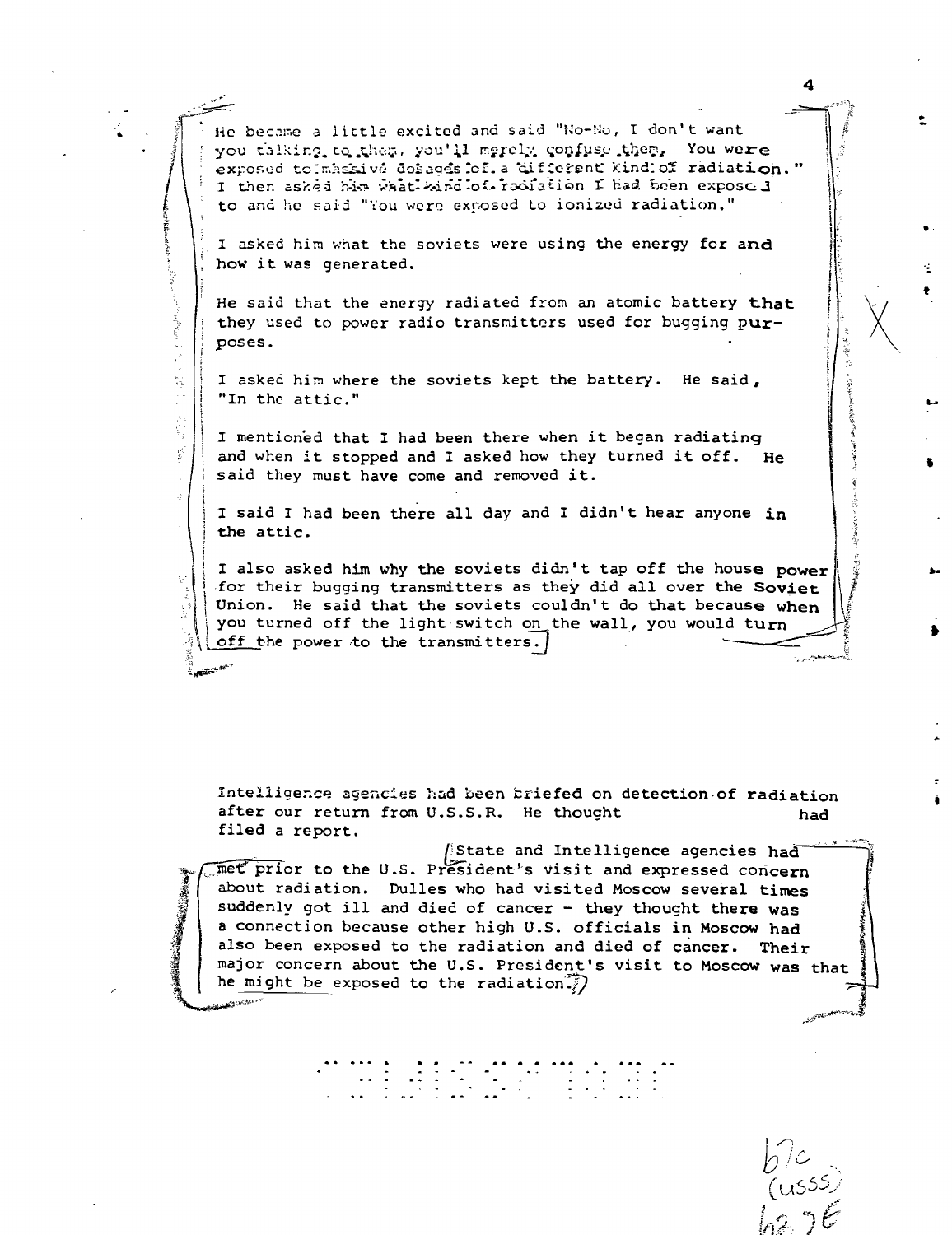#### **EXPLANATION OF EXEMPTIONS**

#### **SUBSECTIONS OF TITLE 5, UNITED STATES CODE, SECTION 552 (FOIA):**

(b) (1) (A) specifically authorized under criteria established by an Executive order to be kept secret in the interest of national defense or foreign policy and (B) are in fact properly classified pursuant to such Executive order;

(b)(2) related solely to the internal personnel rules and practices of an agency;

(b)(3) specifically exempted from disclosure by statute (other than section 552b of this title), provided that such statute (A) requires that the matters be withheld from the public in such a manner as to leave no discretion on the issue, or (B) establishes particular criteria for withholding or refers to particular types of matters to be withheld;

(b)(4) trade secrets and commercial or financial information obtained from a person and privileged or confidential;

(b)(5) inter-agency or intra-agency memorandums or letters which would not be available by law to a party other than an agency in litigation with the agency;

(b)(6) personnel and medical files and similar files the disclosure of which would constitute a clearly unwarranted invasion of personal privacy;

(b)(7) records or information compiled for law enforcement purposes, but only to the extent that the production of such law enforcement records or information, (A) could reasonably be expected to interfere with enforcement proceedings, (8) would deprive a person of aright to a fair trial or an impartial adjudication, (C) could reasonably be expected to constitute an unwarranted invasion of personal privacy, (D) could reasonably be expected to disclose the identity of a confidential source, including a State, local, or foreign agency or authority or any private institution which furnished information on a confidential basis, and, in the case of a record or information compiled by a criminal law enforcement authority in the course of a criminal investigation or by an agency conducting a lawful national security intelligence investigation, information furnished by a confidential source, (E) would disclose techniques and procedures for law enforcement investigations or prosecutions, or would disclose guidelines for law enforcement investigations or prosecutions if such disclosure could reasonably be expected to risk circumvention of the law, or (F) could reasonably be expected to endanger the life or physical safety of any individual;

(b)(8) contained in or related to examination, operating, or condition reports prepared by, on behalf of, or for the use of an agency responsible for the regulation or supervision of financial institutions; or

(b)(9) geological and geophysical information and data, including maps, concerning wells

#### **SUBSECTIONS OF TITLE 5, UNITED STATES CODE, SECTION 552a (PA):**

(b) No agency shall disclose any record which is contained in a system of records by any means of communication to any person, or to another agency, except pursuant to a written request by, or with the prior written consent of, the individual to whom the record pertains,

(d)(5) information compiled in reasonable anticipation of a civil action proceeding.

#### **General Exemptions:**

 $(i)(1)$  applies to CIA records and information provided by foreign governments;

0)(2) maintained by an agency or component thereof which performs as its principal function any activity pertaining to the enforcement of criminal laws, inclUding police efforts to prevent, control, or reduce crime or to apprehend criminals, except records of arrest.

#### **Specific Exemptions:**

(k)(1) specifically authorized under criteria established by an Executive order to be kept secret in the interest of national defense or foreign policy and (B) are in fact properly classified pursuant to such Executive order;

(k)(2) investigatory material compiled for law enforcement purposes, other than criminal which did not result in loss of a right, benefit or privilege under Federal law, or which would identify a source under an express promise of confidentiality, or, prior to the effective date of this section, under an implied promise of confidentiality;

(k)(3) maintained in connection with providing protective services to the President of the United States or other individuals pursuant to section 3056 of Title 18:

(k)(4) required by statute to be maintained and used solely as statistical records;

(k)(5) investigatory material compiled solely for the purpose of determining suit ability, eligibility, or qualifications for Federal civilian employment, military service, Federal contracts, or access to classified information, the disclosure of such material would reveal the identity of a source under an express promise of confidentiality, or, prior to the effective date of this section, under an implied promise of confidentiality;

(k)(6) testing or examination material used solely to determine individual qualifications for appointment or promotion in the Federal service the disclosure of which would compromise the testing or examination process; or

(k)(7) evaluation material used to determine potential for promotion in the armed services, the disclosure of such material would reveal the identity of a source under an express promise of confidentiality, or, prior to the effective date of this section, under an implied promise of confidentiality.